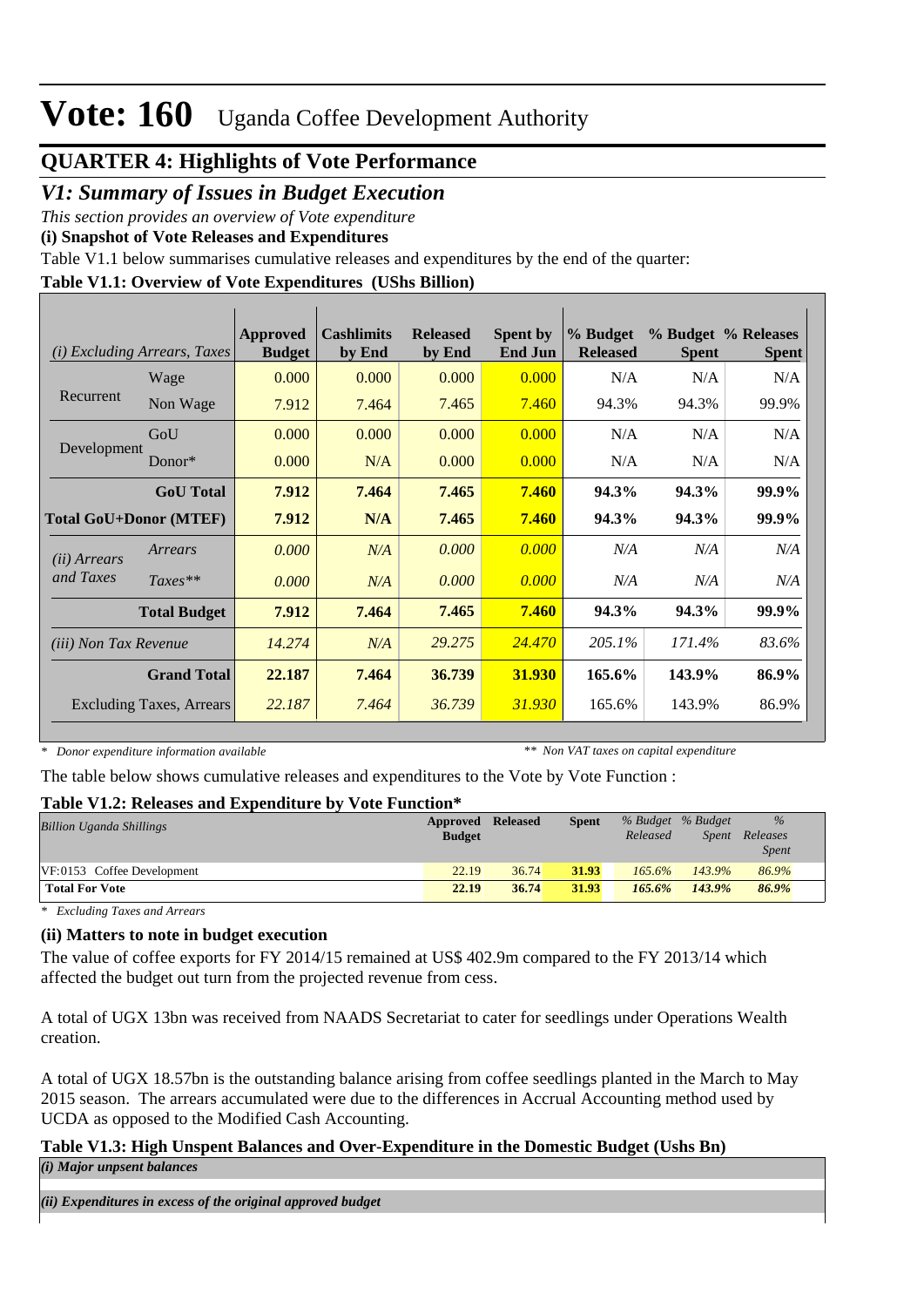#### **QUARTER 4: Highlights of Vote Performance**

*\* Excluding Taxes and Arrears*

#### *V2: Performance Highlights*

*This section provides highlights of output performance, focusing on key outputs and actions impelemented to improve section performance.*

#### **Table V2.1: Key Vote Output Indicators and Expenditures\***

| Vote, Vote Function<br><b>Key Output</b>                          | <b>Approved Budget and</b><br><b>Planned outputs</b>                                                                                                                | <b>Cumulative Expenditure</b><br>and Performance                                                                                                             | <b>Status and Reasons for</b><br>any Variation from Plans                                                                                             |
|-------------------------------------------------------------------|---------------------------------------------------------------------------------------------------------------------------------------------------------------------|--------------------------------------------------------------------------------------------------------------------------------------------------------------|-------------------------------------------------------------------------------------------------------------------------------------------------------|
| <b>Vote Function: 0153 Coffee Development</b>                     |                                                                                                                                                                     |                                                                                                                                                              |                                                                                                                                                       |
| <b>Output:015301</b>                                              | <b>Production, Research &amp; Coordination</b>                                                                                                                      |                                                                                                                                                              |                                                                                                                                                       |
| <i>Description of Performance</i> : - Raise 96 million seedlings; | 60.48 Million seedlings of<br>Robusta and 1.6 Million<br>seedlings Arabica                                                                                          | Raised 108.6 million Seedlings<br>(80.8 million Robusta seedlings<br>and 27.8 million Arabica<br>seedlings). Distributed 54.3<br>MT of seeds (40.4MT Robusta | .1. Above target seedlings<br>generated due to increased<br>interest from farmers and there<br>were also better germination<br>rates than anticipated |
|                                                                   | - 9.6 Million Agro Forestry<br>Tree Shade seedlings raised<br>- 96 million seedlings potted.                                                                        | and 13.9MT Arabica)<br>Provided Financial and<br>Technical support to 3 seed                                                                                 | 2. More seedlings were planted<br>because of extra funding from<br>NAADS and plantings under                                                          |
|                                                                   | - 200,000 CWD-R plantlets<br>distributed to at least 285 CWD-                                                                                                       | gardens producing 3.56 MT of<br>seeds (Buginyanya 3 MT,<br>Ngetta 360 Kgs and Zombo 200                                                                      | <b>Operation Wealth Creation</b><br>(OWC)                                                                                                             |
|                                                                   | R Nursery operators<br>- I million tissue culture                                                                                                                   | $Kgs$ )<br>Supported 27 mother gardens                                                                                                                       | 3. CWD-R target was not<br>achieved because the slow<br>biological process of the Tissue                                                              |
|                                                                   | seedlings procured<br>- Provision for weaning and                                                                                                                   | with Nursery equipment (Hife<br>Nets, Metal bars, Timber,<br>Wheelbarrows, drums, Hoes,                                                                      | Culture                                                                                                                                               |
|                                                                   | Hardening of 1 million<br>- Pests and diseases surveillance                                                                                                         | Spades, Shovels, Trowels, soil<br>sieves)                                                                                                                    |                                                                                                                                                       |
|                                                                   | carried out and reports                                                                                                                                             | Allocated 25,000 Coffee Wilt                                                                                                                                 |                                                                                                                                                       |
|                                                                   | submitted.                                                                                                                                                          | Disease Resistant seedlings to<br>60 mother gardens                                                                                                          |                                                                                                                                                       |
|                                                                   | - Development of training and<br>awareness material for farmers.                                                                                                    | Secured 1 Service provider to<br>undertake generation of 0.5                                                                                                 |                                                                                                                                                       |
|                                                                   | - Set 1 acre demonstration on<br><b>Integrated pest Management</b><br>$(IPM)$ per district $-33$ districts                                                          | million CWD-R Tissue culture<br>plantlets                                                                                                                    |                                                                                                                                                       |
|                                                                   | - 3.34 million seedlings<br>distributed and planted by<br>identified Groups                                                                                         | Procured 3,200 liters of<br>chemical and sprayed 2,800<br>acres of coffee.                                                                                   |                                                                                                                                                       |
|                                                                   | - 0.905 million seedlings<br>planted by commercial coffee                                                                                                           | Set up 34 IPM demonstration<br>sites in 34 Districts.                                                                                                        |                                                                                                                                                       |
|                                                                   | farmers in total<br>- 250 farmers establish 1 acre                                                                                                                  | Procured and distributed 20<br>Motorized spray pumps for<br>more effective spray impact and                                                                  |                                                                                                                                                       |
|                                                                   | demonstration plots.                                                                                                                                                | speed up spraying.                                                                                                                                           |                                                                                                                                                       |
|                                                                   | - 5 districts per region involving<br>50 farmers each, participate in<br>farmer competitions (Prizes<br>include; hand pulpers,<br>tarpaulins, bicycles, radios, and | Planted 85.881 million<br>Seedlings by farmers/farmer<br>groups, and veterans, benefiting<br>a total of 414,660 households                                   |                                                                                                                                                       |
|                                                                   | solar panels)                                                                                                                                                       | Planted 0.54 Million seedlings<br>by 32 commercial farmers                                                                                                   |                                                                                                                                                       |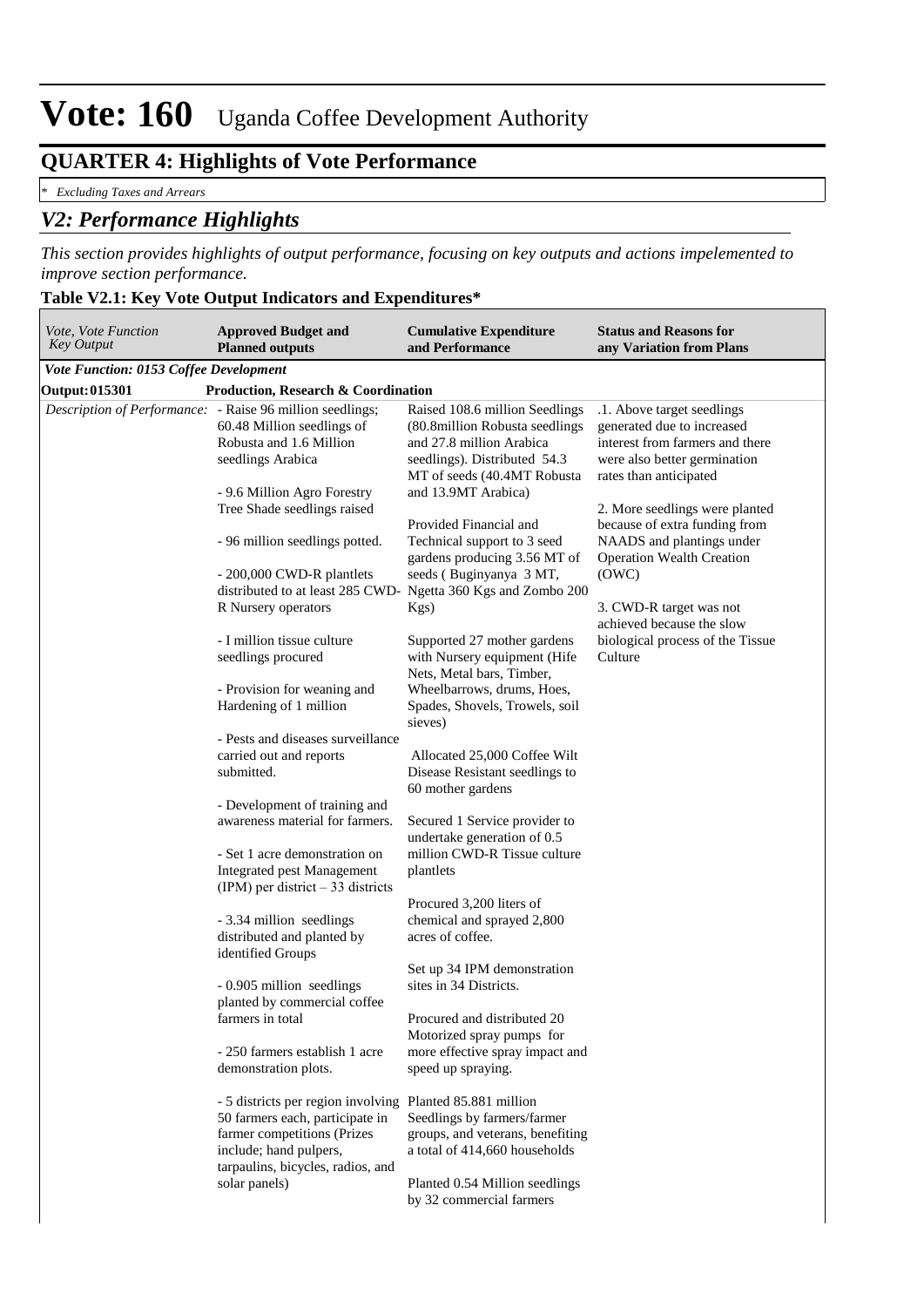### **QUARTER 4: Highlights of Vote Performance**

| <i>Vote, Vote Function</i><br>Key Output | <b>Approved Budget and</b><br><b>Planned outputs</b>                                                                                  | <b>Cumulative Expenditure</b><br>and Performance                                                             | <b>Status and Reasons for</b><br>any Variation from Plans |
|------------------------------------------|---------------------------------------------------------------------------------------------------------------------------------------|--------------------------------------------------------------------------------------------------------------|-----------------------------------------------------------|
|                                          | - 50 Coffee farms demonstrate<br>appropriate soil and water<br>management practices for hilly                                         | Established 250 demonstration<br>plots (1 acre each)                                                         |                                                           |
|                                          | areas.<br>- 5 farmers per region are<br>supported to establish<br>water<br>harvesting facilities – water                              | Conducted farmers competitions<br>in 25 Districts where 1,250<br>farmers participated                        |                                                           |
|                                          | tanks                                                                                                                                 | Set up 50 coffee farms<br>demonstrating soil and water                                                       |                                                           |
|                                          | - 5 farmers per region are<br>supported to establish<br>water<br>harvesting facilities – water                                        | management in the 10 districts.<br>Supported 25 farmers with                                                 |                                                           |
|                                          | ponds using polythene sheets.                                                                                                         | water harvesting facilities -<br>water tanks; 25 farmers                                                     |                                                           |
|                                          | - 15 farmer groups mapped and<br>input into a GIS system and<br>maps generated.                                                       | supported with polythene sheets<br>Registered all farmer groups                                              |                                                           |
|                                          | - Ten (10) farmer groups (in<br>Kasese, Kisoro, Nebbi, Sironko,                                                                       | practicing sustainable coffee<br>production                                                                  |                                                           |
|                                          | Kapchorwa, Bushenyi, Ibanda,<br>Bukwo, Kween, Bulambuli)<br>trained<br>3 farmer groups supported to                                   | Trained 10 farmer groups in<br>Kasese, Nebbi, Sironko,<br>Kapchorwa, Bushenyi, Bukwo,<br>Kween, Bulambuli)   |                                                           |
|                                          | access external markets.                                                                                                              | Supported 2 groups; Kibinge                                                                                  |                                                           |
|                                          | - 200,000 seedlings planted by<br>the farmer groups; Gumutindo,<br>Bukhonzo organics, Kawacom,                                        | and Gumutindo Coffee Farmers<br>Co-operatives with Certification                                             |                                                           |
|                                          | NIHACOFA and Ankole<br>Processors                                                                                                     | 360,000 seedlings planted;<br>(Ugacof – 180,000, UCFA –<br>$140,000$ , NIHACOFA $-40,000$                    |                                                           |
|                                          | - Different soil characteristics<br>identified & coffee marketed<br>according to location                                             | Soil analysis report submitted<br>by UF and presented to                                                     |                                                           |
|                                          | - 1000 copies of manual printed<br>& distributed                                                                                      | Stakeholders. Action plan<br>developed for implementation<br>of the recommendations in the<br>report.        |                                                           |
|                                          | - 3 Certifications attained.<br>- 500 Buyers' Stores registered<br>and licensed                                                       | Manuals on sustainable coffee<br>production procured and used<br>for farmer training.                        |                                                           |
|                                          | - 300 Primary Processing<br><b>Factories Licensed</b>                                                                                 | Certification supported.                                                                                     |                                                           |
|                                          | - 20 Export Grading factories<br>registered and licensed                                                                              | 400 store registered and<br>licensed, 220 primary<br>processing factories licensed                           |                                                           |
|                                          | - 250 Processors and Buyers<br>trained on; Hygiene<br>requirements, Processing<br>standards and Coffee regulations coffee regulations | Carried 32 training sessions for<br>300 buyers, processors,<br>covering quality aspects and                  |                                                           |
|                                          | - Set up 1 field quality<br>improvement teams per Region<br>to have 1 Week Crackdown per<br>Main season:                              | 4 Multi-stakeholder task force<br>set up for quality improvement<br>in South Western and Eastern<br>regions. |                                                           |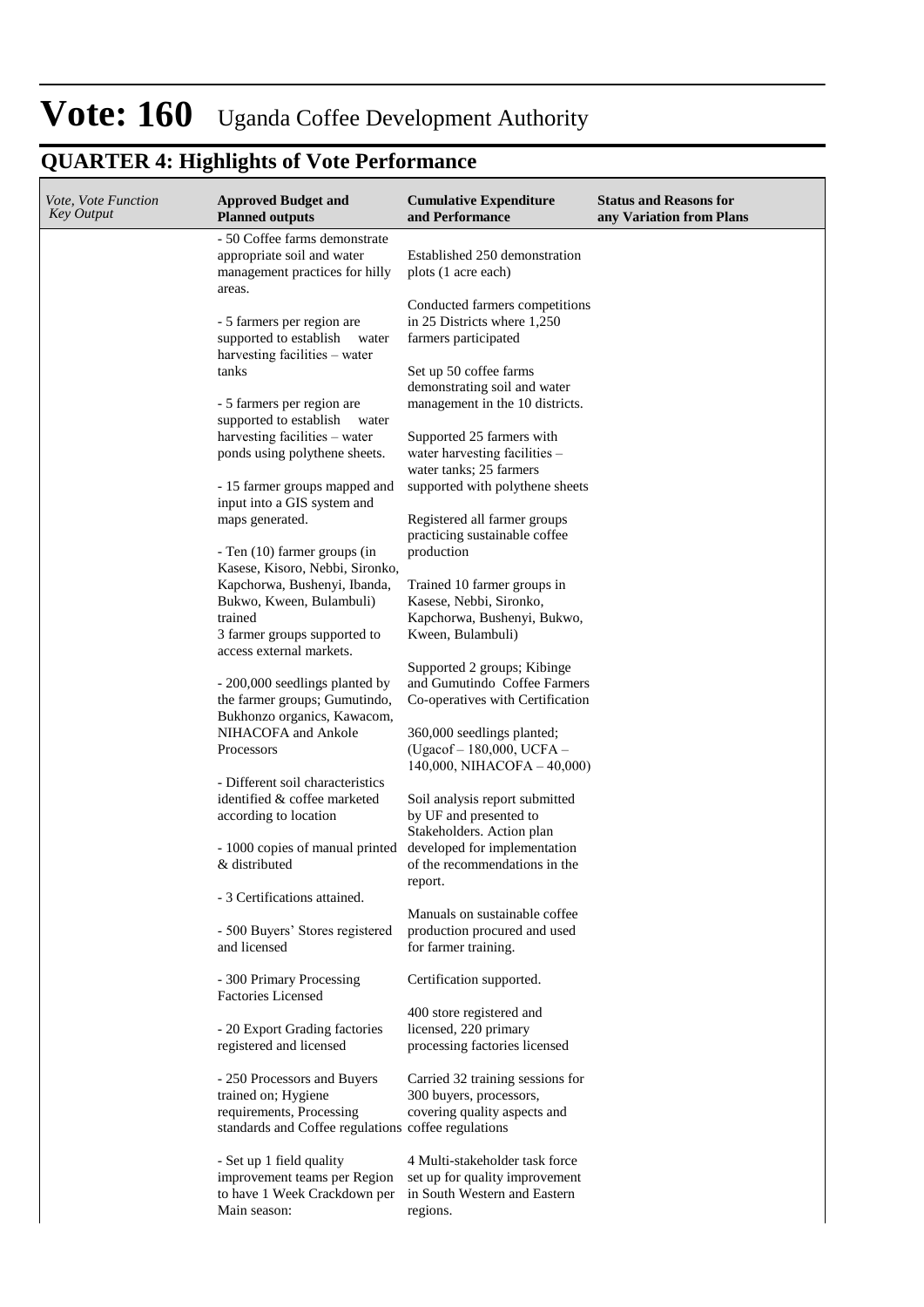### **QUARTER 4: Highlights of Vote Performance**

| Vote, Vote Function<br><b>Key Output</b>                                    | <b>Approved Budget and</b><br><b>Planned outputs</b>                                                                      | <b>Cumulative Expenditure</b><br>and Performance                                                                               | <b>Status and Reasons for</b><br>any Variation from Plans |
|-----------------------------------------------------------------------------|---------------------------------------------------------------------------------------------------------------------------|--------------------------------------------------------------------------------------------------------------------------------|-----------------------------------------------------------|
|                                                                             | - 384 training sessions carried<br>out and 38,400 Farmers trained<br>on GAPs.                                             | 3 Regional Taskforce set up for<br>Quality improvement in Central,<br>Western, and Northern Regions                            |                                                           |
|                                                                             | - All Seed gardens and<br>Nurseries certified and issued<br>with certificates                                             | Carried out 288 training<br>sessions attracting 30,245<br>farmers                                                              |                                                           |
|                                                                             | - 30 Coffee Platforms<br>facilitated to carry out coffee<br>activities; Quality improvement                               | All nurseries supplying<br>seedlings were certified.                                                                           |                                                           |
|                                                                             | Organize and participate in<br>Coffee shows                                                                               | Facilitated 21 District platforms<br>to organize coffee shows in 21<br>Districts                                               |                                                           |
|                                                                             | - National Steering committee<br>meets monthly to discuss value<br>chain activities                                       | Held 12 Meetings of the NSC<br>and discussed Finalization on                                                                   |                                                           |
|                                                                             | Inputs Dealers, Farmers,<br>Researchers and other<br>stakeholder linkage strengthened Training Extension staff and        | extension materials, Proposal<br>for a Pilot District Project on                                                               |                                                           |
|                                                                             | - Annual stakeholder Meeting<br>held attended by at least 200<br>stakeholders; new strategies                             | farmers on Sustainable coffee<br>production systems, Discussed<br>recommendations on evaluation<br>of the Coffee Platforms and |                                                           |
|                                                                             | presented and views collected,<br>New developments in Coffee<br>Research, Trends along the                                | preparations for the ASHM<br>- The ASHM of the coffee<br>platform held.                                                        |                                                           |
|                                                                             | value chain and other initiatives<br>are discussed.                                                                       | Held 21 Coffee shows<br>attracting over 23,000 show                                                                            |                                                           |
|                                                                             | - Inter-Regional Farmers Study<br>Tours undertaken : (Eastern to<br>Northern; Northern to Western;<br>Western to Eastern; | goers.<br>5 Inter regional farmers tours<br>carried out (Eastern to Central;                                                   |                                                           |
|                                                                             | South/Western to Central;<br>Central to South/Western)                                                                    | Western to South Western;<br>South – Western to Central;<br>Central to South Western;                                          |                                                           |
|                                                                             | - 100 farmers per region learn<br>new GAPs; Improved GAPS<br>and coffee quality                                           | Northern to Eastern).<br>3,000 Minutes of air time on 10                                                                       |                                                           |
|                                                                             | - 10 Radio Stations used to air<br>programmes covering season                                                             | radio stations was used to air<br>messages on GAPs,<br>Management of Diseases and                                              |                                                           |
|                                                                             | based activities and new<br>developments in the value chain Guidelines on planting                                        | Pests especially BCTB and                                                                                                      |                                                           |
|                                                                             | - Attend the Global Robusta<br>Conference                                                                                 | Attended ASIC in Columbia<br>Coffee research provided with                                                                     |                                                           |
| Performance Indicators:                                                     |                                                                                                                           | financial support for Research<br>programmes                                                                                   |                                                           |
| Number of Coffee District<br>Platforms facilitated for<br>coffee activities | 8,000                                                                                                                     | 21                                                                                                                             |                                                           |
| No. of coffee seedlings<br>produced (million)                               | 59                                                                                                                        | 108.6                                                                                                                          |                                                           |
| No. of Coffee Wilt Disease                                                  | 6                                                                                                                         | 27                                                                                                                             |                                                           |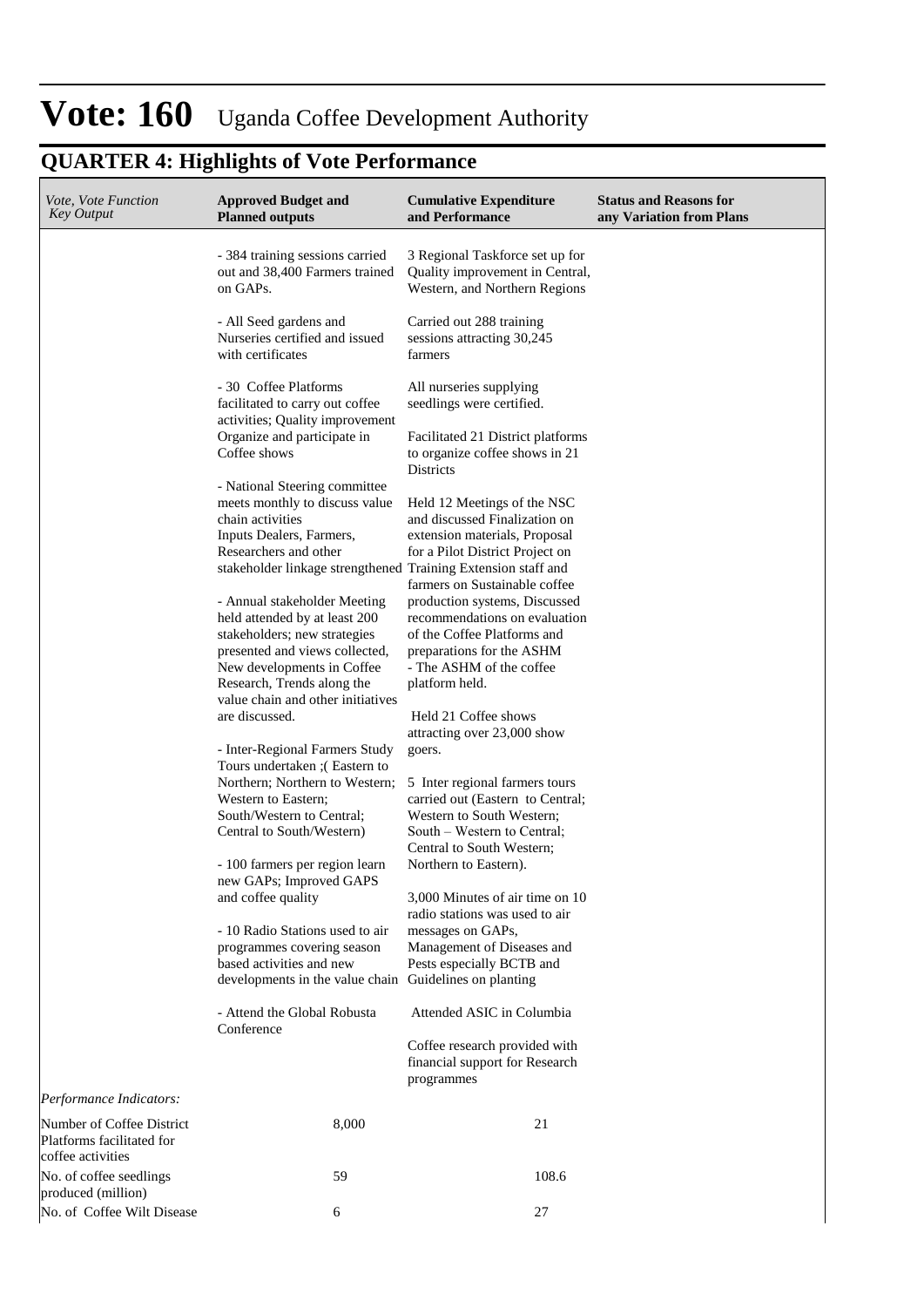| <i>Vote, Vote Function</i><br>Key Output | <b>Approved Budget and</b><br><b>Planned outputs</b> | <b>Cumulative Expenditure</b><br>and Performance | <b>Status and Reasons for</b><br>any Variation from Plans |        |
|------------------------------------------|------------------------------------------------------|--------------------------------------------------|-----------------------------------------------------------|--------|
| Resistant (CWDr) Mother                  |                                                      |                                                  |                                                           |        |
| Gardens Established &                    |                                                      |                                                  |                                                           |        |
| Supported                                |                                                      |                                                  |                                                           |        |
| Output Cost:                             | UShs Bn:                                             | 12.283<br>UShs Bn:                               | 19.733 % Budget Spent:                                    | 160.7% |
| <b>Vote Function Cost</b>                | <b>UShs Bn:</b>                                      | 22.187 UShs Bn:                                  | 31.930 % Budget Spent:                                    | 143.9% |
| <b>Cost of Vote Services:</b>            | UShs Bn:                                             | $22.187$ UShs Bn:                                | 31.930 $%$ Budget Spent:                                  | 143.9% |

#### **QUARTER 4: Highlights of Vote Performance**

*\* Excluding Taxes and Arrears*

Key Vote Performance for the fourth quarter of FY 2014/15 is highlighted as follows:

#### Exports

The total volume of exports in the fourth quarter of the FY 2014/15 was 861,682 bags (60-Kgs) compared to 883,694 (60-Kgs) bags in April to June in 2013/14. This represents a decrease in volume performance by 2%. By coffee type, 656,367 bags of Robusta were exported compared to 641,431 bags in 2013/14 (2% increase) while 205,315 bags of Arabica were exported compared to 244,333 bags in FY 2013/14 (15% decrease).

Total value of exports for the fourth quarter was US\$ 92,504,017 compared to US\$ 109,154,219 in the FY 2013/14 (16% decline). By coffee type, US\$ 68,224,892 were realized from Robusta compared to US\$ 70,359,902 in FY 2013/14 (3% decrease). The value of Arabica was US\$ 24,279,125 compared to US\$ 38,794,317 in FY 2013/14 (37 % decrease).

#### Production Research and Coordination

The Vote Function implements programs aimed at increasing coffee production through generation of clean planting material, promotion of the re-planting program and yield improvements of existing old coffee trees. The following achievements were registered:

Distributed 9.9MT of Robusta seed raising 19.8million seedlings and 0.32MT of Arabica raising 0.64million seedlings. Provided financial and Technical support to seed gardens in Buginyanya, Ngetta and Zombo. Sprayed 2,800 acres against Black Twig Borer using 3,200 liters of chemical. Established 34 Integrated Pest Management (IPM) demonstrations in 34 Districts. Planted 39.977 million seedlings benefitting a total of 199,885 households. Trained 10 farmer groups in Zombo, Sironko, Bushenyi, Kween, Bulambuli on sustainable coffee production systems. Conducted 96 training sessions attracting 10,725 farmers on Good Agricultural Practices. Aired 600 Minutes on 10 radio stations messages on GAPs, Management of Diseases and Pests especially BCTB, Guidelines on planting.

#### Coffee Development in Northern Uganda

The Vote Function intervention aims to promote Coffee growing in new areas, especially in Mid-Northern Uganda. The major goal is to create wealth and improve the welfare of the people in the non-traditional coffee growing areas through sustainable income and to ensure food security. The following were achieved during the quarter:

Distributed 296 Kgs of seed raising 0.592 million seedlings and 5 Kgs of shade tree during the quarter. Formed and registered 49 Community Based Nurseries (CBNs). Conducted 2 workshops for coffee buyers and traders. Conducted 3 Farmer Field Schools (FFS) sessions with 21 farmers participating. Marketed 11.2MT of Kiboko by farmers. Carried out 2 Characterizations with NaCORI

#### Quality and Regulatory Services

The Authority executed programs of quality improvement and assurance, training and skills development, value addition, generic promotion, and promotion of domestic coffee consumption. The following achievements were recorded:

Ascertained Quality of coffee in the field where 43 samples were analyzed (31 Robusta & 12 Arabica) moisture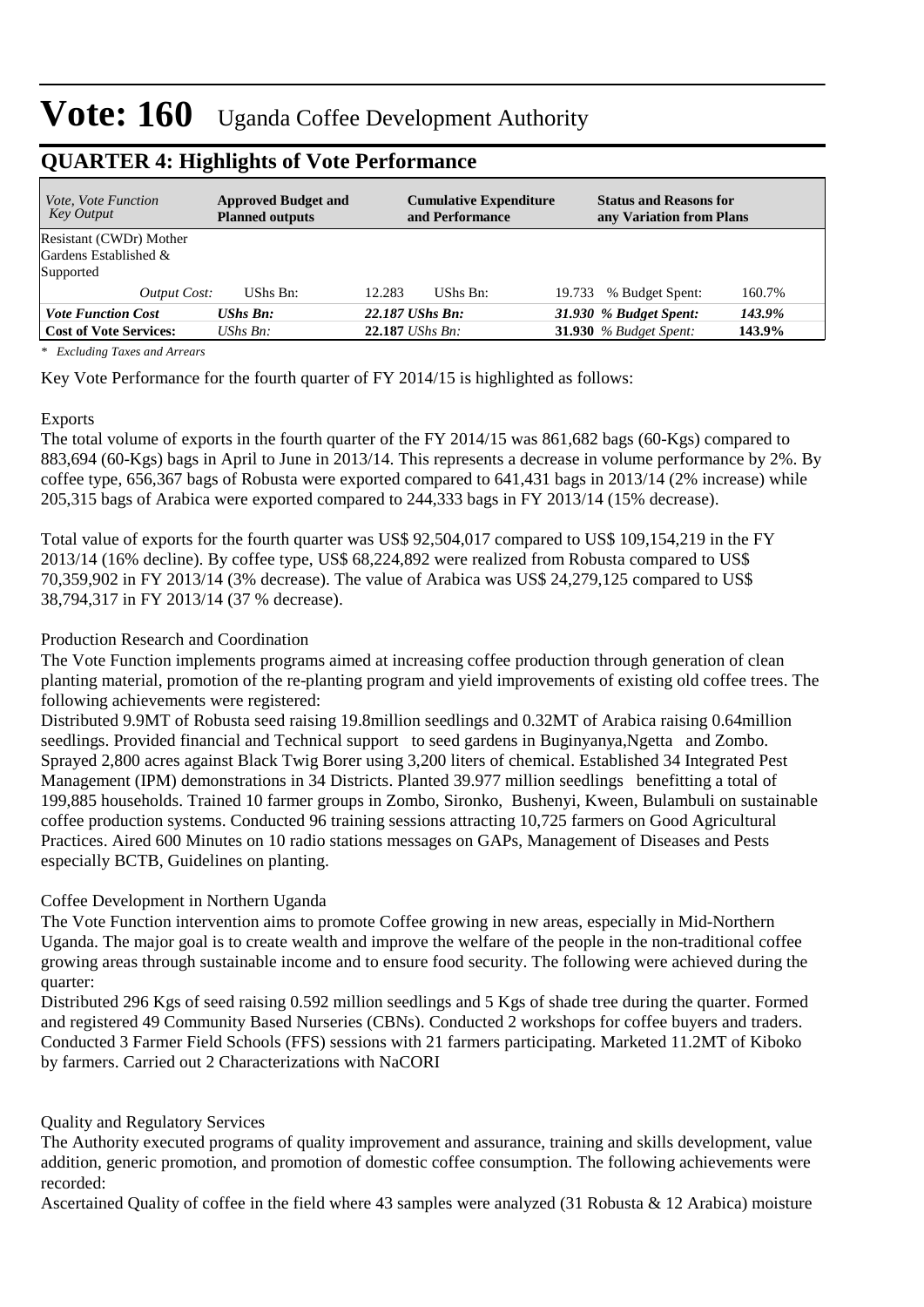#### **QUARTER 4: Highlights of Vote Performance**

content, outturn and screen retention. Produced 3 Quality Assurance reports containing information on field and FAQ delivery sample analysis and results. Trained 300 farmers, processors, LGs and traders were in best Agronomic practices, PHHPs and value addition through group processing and regulations from the districts of Rukungiri, Kisoro, Isingiro and Bunyaruguru. Analysed 120 FAQ samples at export level, Natural Robusta (66 samples) & Natural Arabica (54 samples)

On Value Addition and Generic Promotion, the Authority participated in the 9th Eastern UMA trade fair in Mbale (Awareness on health benefits of coffee consumption explained, disseminated flyers with information on Ugandan coffee to participants and engaged participants in coffee tasting of the best Ugandan coffees. Participated in a 2 day American Chamber of commerce exhibition at UMA show grounds and Buganda Expo at Bulange Mengo. Promoted coffee in 2 corporate league events.

Exported 57,988 bags (3,479.28 tons) to Asia Pacific region. (China-5734, India-28697, Japan-10770, Taiwan-300, Singapore-2743 & Korea-9744)

Promoted Uganda coffee at 6 International coffee exhibitions and trade fairs in China (Guangdong Innovative Technology College (GITC), Fujian Province's 3-day Ningde Exhibition 2015), Italy (Milano Tutto FOOD Expo 2015 and Milano Expo 2015 under the coffee cluster with the theme: 'Enhancing Food Security with Coffee. Participated in Speciality Coffee Association of Europe (SCAE) Gothenburg, Sweden. Competed in the 3rd World cup taster's championship held in Gothenburg, Sweden. Participated in The Speciality Coffee Association of America (SCAA) conference and exhibition in Washington, USA. Participated at the World Barista Championship, Seattle USA.Promoted Ugandan coffees by using Uganda speciality and fine Robusta at competition and at the brew bar of WBC

| <b>Planned Actions:</b>                                                                                                                                                                                                                                | <b>Actual Actions:</b>                                                                                                                                                                                   | <b>Reasons for Variation</b>                                                                                                                      |
|--------------------------------------------------------------------------------------------------------------------------------------------------------------------------------------------------------------------------------------------------------|----------------------------------------------------------------------------------------------------------------------------------------------------------------------------------------------------------|---------------------------------------------------------------------------------------------------------------------------------------------------|
| Vote: 160 Uganda Coffee Development Authority                                                                                                                                                                                                          |                                                                                                                                                                                                          |                                                                                                                                                   |
| Vote Function: 01 53 Coffee Development                                                                                                                                                                                                                |                                                                                                                                                                                                          |                                                                                                                                                   |
| - Raise 96 million seedlings<br>- Support 30 CWD Mother gardens to<br>produce 10,000 cuttings                                                                                                                                                          | <b>Raised 108.6 million Seedlings</b><br>(80.8million Robusta seedlings and 27.8<br>million Arabica seedlings)                                                                                           | 1. Above target seedlings generated due to<br>increased interest from farmers and there<br>were also better germination rates than<br>anticipated |
| - Procure 1 million tissue culture seedlings<br>- Distribute amd plant 3.34 million<br>seedlings                                                                                                                                                       | Support 30 CWD Mother gardens to<br>produce 10,000 cuttings<br><b>Procured 1 million tissue culture</b><br>seedlings                                                                                     | 2. More seedlings were planted because of<br>extra funding from NAADS and plantings<br>under Operation Wealth Creation (OWC)                      |
|                                                                                                                                                                                                                                                        | - Distribute amd plant 3.34 million<br>seedlings                                                                                                                                                         | 3. CWD-R target was not achieved<br>because the slow biological process of the<br><b>Tissue Culture</b>                                           |
| - Support the establishment of a Coffee<br>Research Institute and a Coffee Research<br>Trust Fund to ensure sustainable financing<br>for coffee research as well as<br>strengthening the linkages among coffee<br>research, development and extension. | <b>National Coffee Research Instutute</b><br>established                                                                                                                                                 | Coffee Research Trust Fund not yet<br>established. This will depend on the<br>review of the coffee law                                            |
| Vote: 160 Uganda Coffee Development Authority                                                                                                                                                                                                          |                                                                                                                                                                                                          |                                                                                                                                                   |
| Vote Function: 01 53 Coffee Development                                                                                                                                                                                                                |                                                                                                                                                                                                          |                                                                                                                                                   |
| - Amend the 1991 Coffee Statute<br>- Review and revise the 1994 Coffee<br>Regulations                                                                                                                                                                  | A Position paper on the Revision of<br><b>Coffee Laws &amp; Regulations was</b><br>prepared. The review process is at the<br>drafting stage with the Office of the<br><b>First Parliamentary Counsel</b> | Activity ongoing                                                                                                                                  |

#### **Table V2.2: Implementing Actions to Improve Vote Performance**